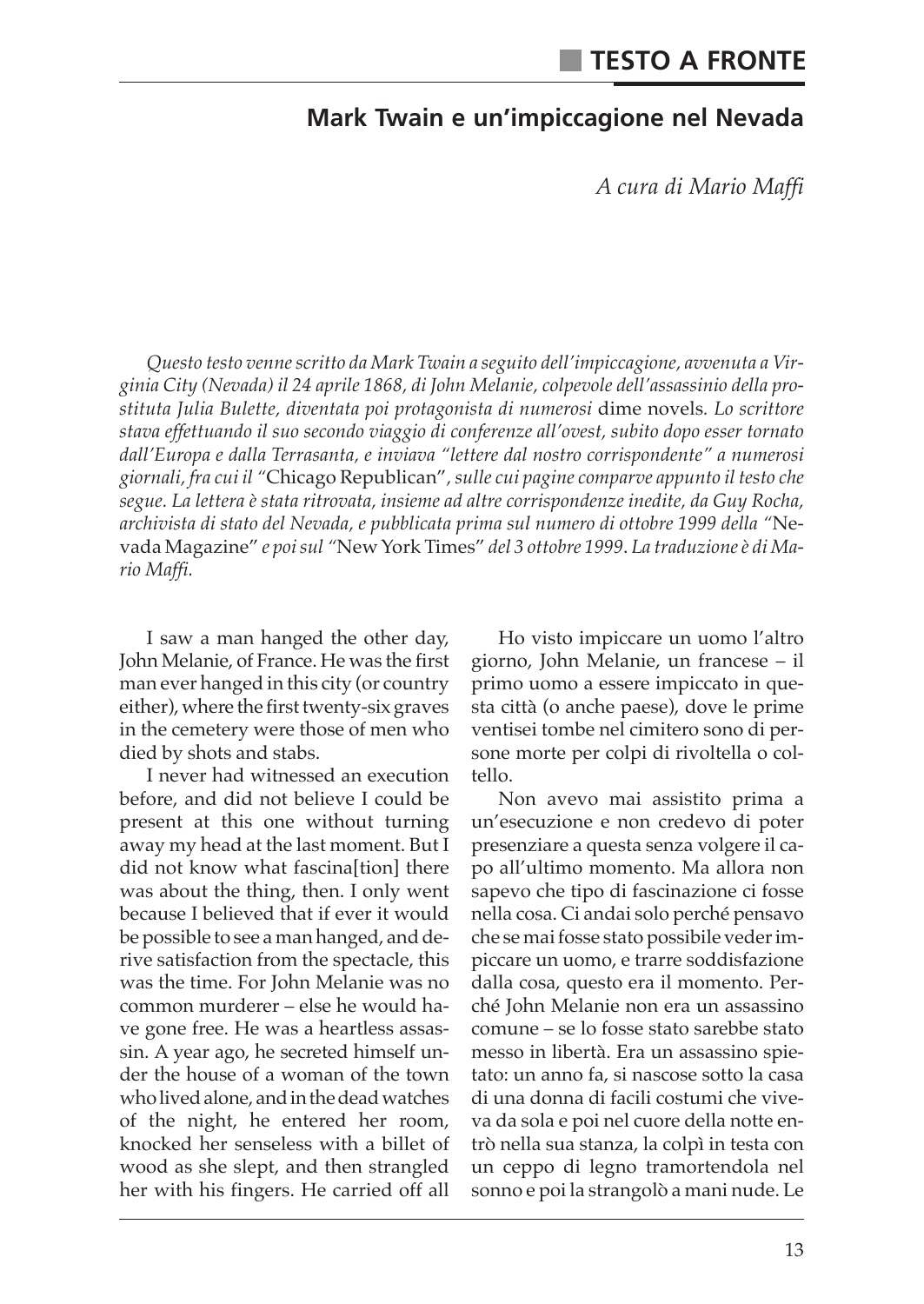## *A cura di Mario Maffi*

her money, her watches, and every article of her wearing apparel, and the next day, with quiet effrontery, put some crape on his arm and walked in her funeral procession.

Afterward he secreted himself under the bed of another woman of the town, and in the middle of the night was crawling out with a slung-shot [makeshift blackjack] in one hand and a butcher knife in the other, when the woman discovered him, alarmed the neighborhood with her screams, and he retreated from the house. Melanie sold dresses and jewelry here and there until some of the articles were identified as belonging to the murdered courtezan. He was arrested and then his later intended victim recognized him.

After he was tried and condemned to death, he tried to curse and swear at all who approached him, and he once grossly insulted some young Sisters of Charity who came to minister kindly to his wants. The morning of the execution, he joked with the barber, and told him not to cut his throat – he wanted the distinction of being hanged.

This is the man I wanted to see hung. I joined the appointed physicians, so that I might be admitted within the charmed circle and be close to Melanie. Now I never more shall be surprised at anything. That assassin got out of the close carriage, and the first thing his eye fell upon was that awful gallows towering above a great sea of human heads, out yonder on the hillside – and his cheek never blanched, and never a muscle quivered! He strode firmly away, and skipped gaily up to the steps of the gallows like a happy girl. He looked around upon the people, calmly; he examined the gallows with a critical eye, and with the pleased curiousity of a

portò via tutto il denaro, gli orologi e ogni articolo di vestiario, e il giorno dopo, con quieta sfrontatezza, si mise un nastro nero al braccio e seguì il suo corteo funebre.

Dopodiché si nascose sotto il letto di un'altra donna di facili costumi, e nel cuore della notte stava uscendo da sotto il letto con un manganello improvvisato in una mano e un coltellaccio da macellaio nell'altra, quando la donna lo sorprese, svegliò il vicinato con le sue urla e scappò fuori. Melanie vendette abiti e orologi qua e là, finché alcuni degli articoli non vennero identificati come appartenenti alla prostituta uccisa: così venne arrestato e riconosciuto dall'ultima sua vittima designata.

Dopo il processo e la condanna a morte, cercò di offendere e aggredire verbalmente tutti coloro che lo avvicinavano, e arrivò al punto di rivolgere insulti volgari ad alcune giovani Sorelle di Carità che erano venute per prendersi gentilmente cura di lui. Il giorno dell'esecuzione, scherzò con il barbiere e si raccomandò che non gli tagliasse la gola – cercava la distinzione d'essere impiccato.

Questo è l'uomo che volevo vedere impiccaste. Mi sono dunque unito ai medici incaricati in modo da essere ammesso alla cerchia privilegiata e di stare vicino a Melanie. E d'ora in poi non mi stupirò maipiùdi nulla.Quell'assassino uscì dal carro chiuso e la prima cosa che gli cadde sotto gli occhi fu l'orribile patibolo troneggiante sopra il gran mare di teste umane, laggiù in fondo, sulla collina – e mai una volta le sue guance sbiancarono, mai un muscolo tremò! S'avviò con passo deciso e saltellò rapido su per i gradini del patibolo come una ragazzina felice. Poi volse lo sguardo in giro sulla folla, con calma, esaminò la forca con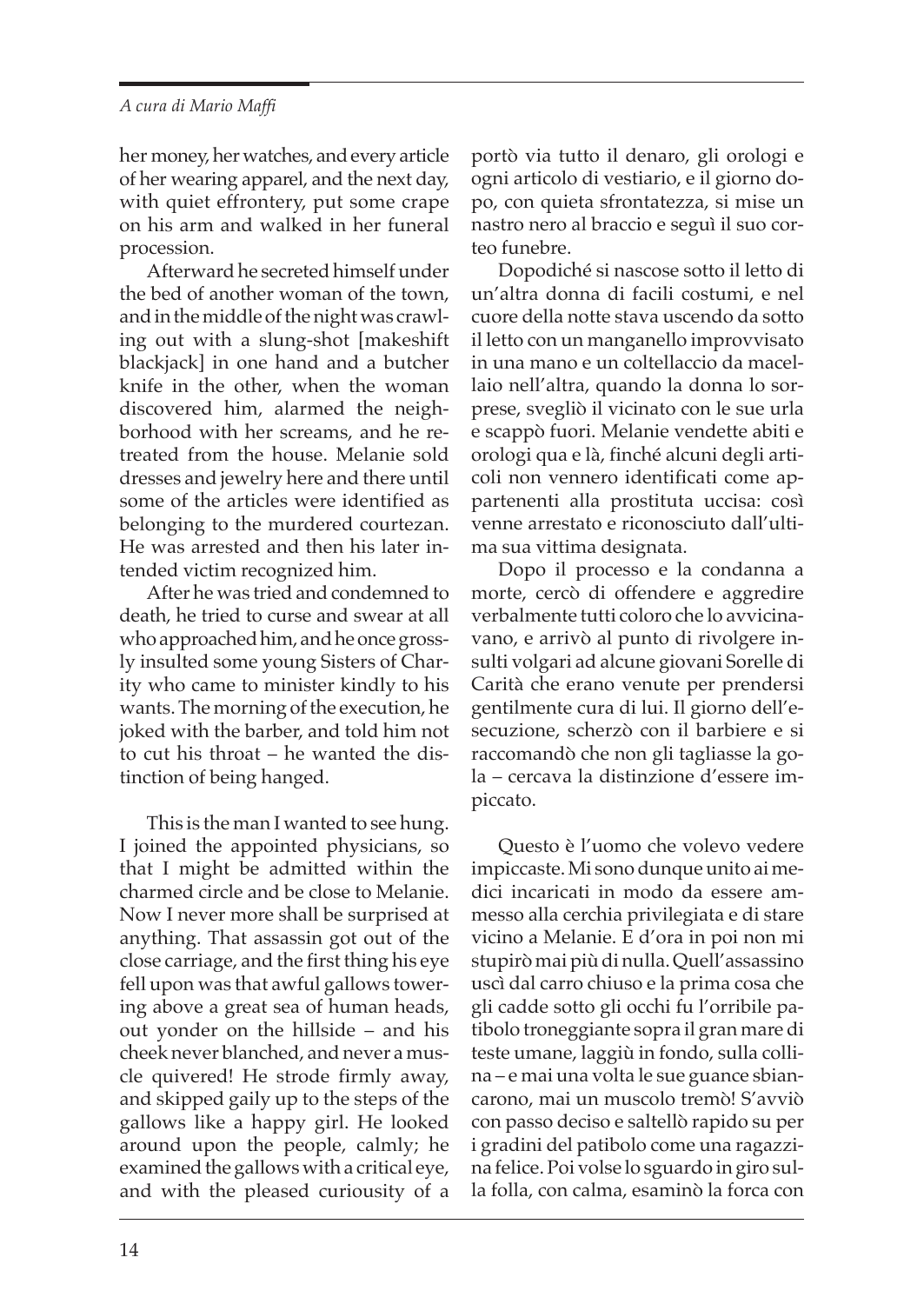man who sees for the first time a wonder he has often heard of. He swallowed frequently, but there was no evidence of trepidation about him – and not the slightest stir of braggadocia whatever. He prayed with the priest, and then drew out an abusive manuscript and read from it in a clear, strong voice, without a quaver in it. It was a broad, thin sheet of paper, and he held it apart in front of him as he stood. If ever his hand trembled in even the slightest degree, it never quivered that paper.I watched him at that sickening moment when the sheriff was fitting the noose around his neck, and pushing the knot this way and that to get it nicely adjusted to the hollow under his ear – and if they had been measuring Melanie for a shirt, he could not have been more perfectly serene. I never saw anything like that before. My own suspense was almost unbearable – my blood was leaping through my veins, and my thoughts were crowding and trampling upon each other. Twenty moments to live – fifteen to live – ten to live – five – four – three – heaven and earth, how the time galloped! – and yet that man stood there unmoved though he knew that the sheriff was reaching deliberately for the drop while the black cap descended over his quiet face! – then down through the hole in the scaffold the strap-bound figure shot like a dart! – a dreadful shiver started at the shoulders, violently convulsed the whole body all the way down, and died away with a tense drawing of the toes downward, like a doubled fist – and all was over!

I saw it all. I took exact note of every detail, even to Melanie's considerately helping to fix the leather strap that bound his legs together and his quiet removal of his slippers – and I never wish to see it again. I can see that stiff straight

occhio critico e con la soddisfatta curiosità di chi veda per la prima volta una meraviglia di cui ha molto udito parlare. Inghiottì ripetutamente, ma non c'era cenno d'ansia o tensione in lui – e nemmeno il più piccolo tratto di spavalderia. Pregò con il prete e poi trasse di tasca un manoscritto pieno d'insulti e si mise a leggerlo con voce forte e chiara, senza la minima incertezza. Era un foglio di carta grande e sottile e lo teneva a una certa distanza mentre lo leggeva e, se mai la sua mano tremò un attimo, certo non fecemai vibrare quella carta.L'osservai nel momento tremendo in cui lo sceriffo gli fissò il cappio intorno al collo e strinse il nodo di qua e di là in modo da sistemarlo con cura nell'incavo sotto l'orecchio – e, se fossero stati lì per prendergli le misure per una camicia, Melanie non si sarebbe mostrato più tranquillo. Non mi è mai capitato di veder nulla di simile prima: la tensione dentro di me era quasi insopportabile, il sangue sembrava volermi schizzare dalle vene, i pensieri mi si affollavano e accavallavano in testa. Venti momenti da vivere – quindicida vivere –diecida vivere – cinque – quattro – tre – cielo e terra, come galoppava il tempo! Eppure l'uomo se ne stava là impassibile, anche se sapeva benissimo che lo sceriffo stava allungando la mano verso la leva mentre il cappuccio nero gli calava sul viso tranquillo! E poi quel corpo legato schizzò come una freccia attraverso la botola del patibolo! E un tremendo sussulto cominciò alle spalle e torse con violenza il corpo dall'alto verso il basso e si sciolse infine con il protendersi dei piedi verso il basso, come un pugno chiuso – e tutto finì.

Vidi ogni cosa. Presi nota esattamente di ogni dettaglio: anche del gesto con cui, sollecitamente, Melanie aiutò a fissare le corregge di cuoio che gli stringe-